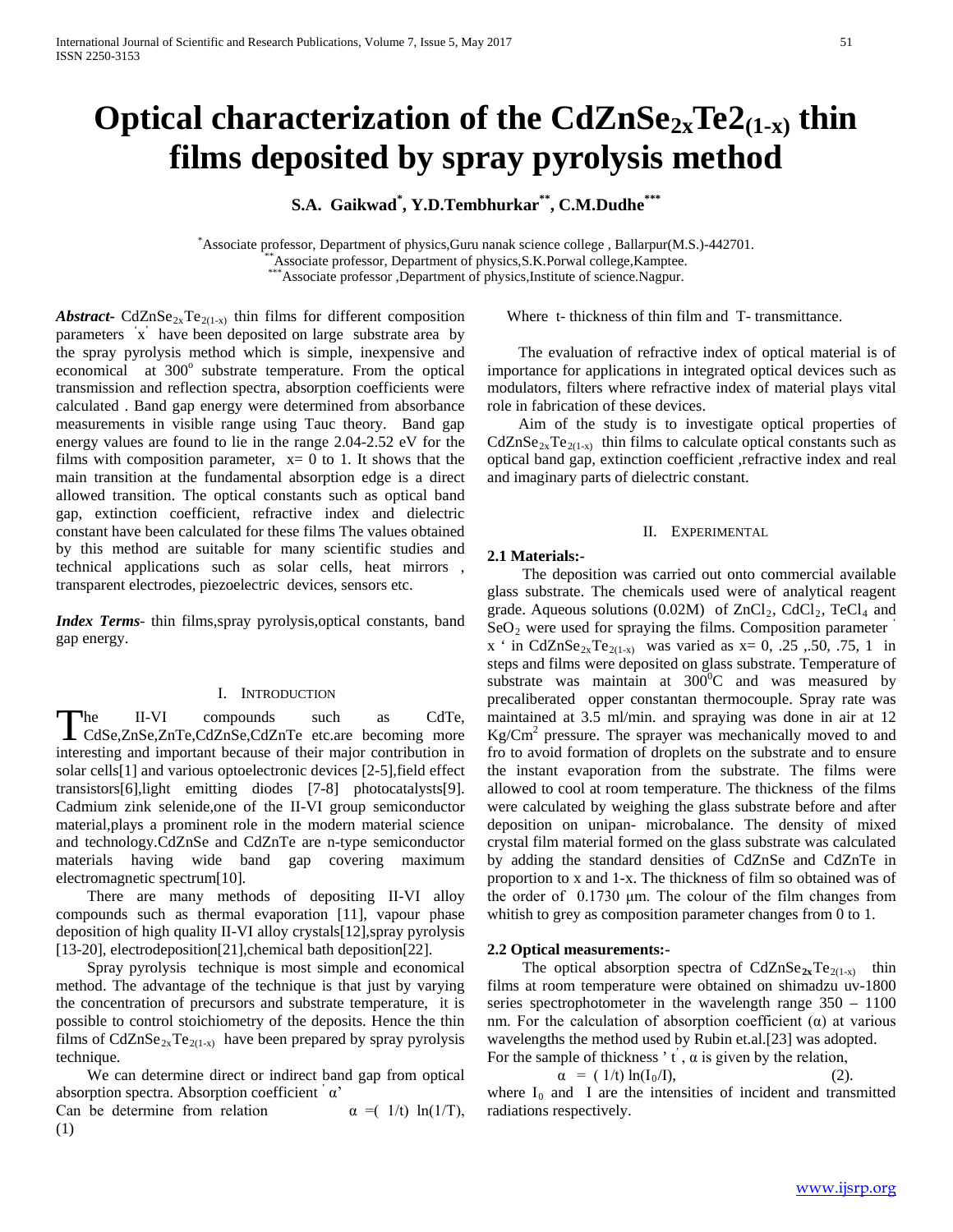International Journal of Scientific and Research Publications, Volume 7, Issue 5, May 2017 52 ISSN 2250-3153

Absorption coefficient is also related to % transmittance by 
$$
\alpha = (1/t) \ln(1/T)
$$
 (3).

 To find absorption coefficient the graph was plotted between % transmittance and wavelength as shown in fig.1.F graph value of absorption coefficient  $( \alpha )$  at each wavelength was calculated using above relation.

 Optical band gap can be determine from the graph between  $(\text{ahv})^2$  and (hv)and extrapolating the graph on (hv) axis.

The extinction coefficient  $k$  is related to absorption coefficient  $\alpha$  by the relation,

 $K = \alpha \lambda / 4 \pi.$  (4)

Refractive index n<sup>'</sup> for the film is calculated using the relation,

$$
n = (1 + R)/(1 - R) + [4R/(1 + R)^{2} - k^{2}]^{\frac{1}{2}}.
$$
 (5)   
Where R is the reflection.

The real and imaginary parts of dielectric constant are given by the relations [19],

$$
\begin{aligned}\n\epsilon_1 &= n^2 - k^2\\ \n\epsilon_2 &= 2nk\n\end{aligned} \tag{6}
$$

#### III. RESULTS AND DISCUSSION

The transmission spectra of of  $CdZnSe_{2x}Te_{2(1-x)}$  for composition parameter  $x = 0$ , .25, .50, .75, 1 thin films of thickness 0.1730 μm are shown in **fig.1.**

 Average transmission values are 75.5%, 80%, 82%, 92% in the wavelength range 350-1100 nm.It is found that % transmittance depends upon composition parameter ' x' . As x increases, %T also goes on increasing and it is found that  $CdZnSe<sub>2</sub>$  thin films have higher values of %T.



Fig. 1. Optical transmission spectra of the of  $CdZnSe_{2x}Te_{2(1-x)}$  thin films for composition parameters **a)x=0, b) x=.25, c)x=.5, and d) x=1.**

 To calculate the optical band gap the graphs are plotted between  $(ahv)^2$  vs. photon energy(hv) of the thin films of CdZnSe<sub>2x</sub>Te<sub>2(1-x)</sub> of different composition parameters ( $x=0$ , .25, .50, .75, 1.) as shown in **fig. 2.**



**Fig. 2.Plots of (αhᴠ) 2 vs. photon energy of CdZnSe2xTe2(1-x) thin films for composition parameter a) x=0, b) x=.25, c) x=.50, d) x=1.**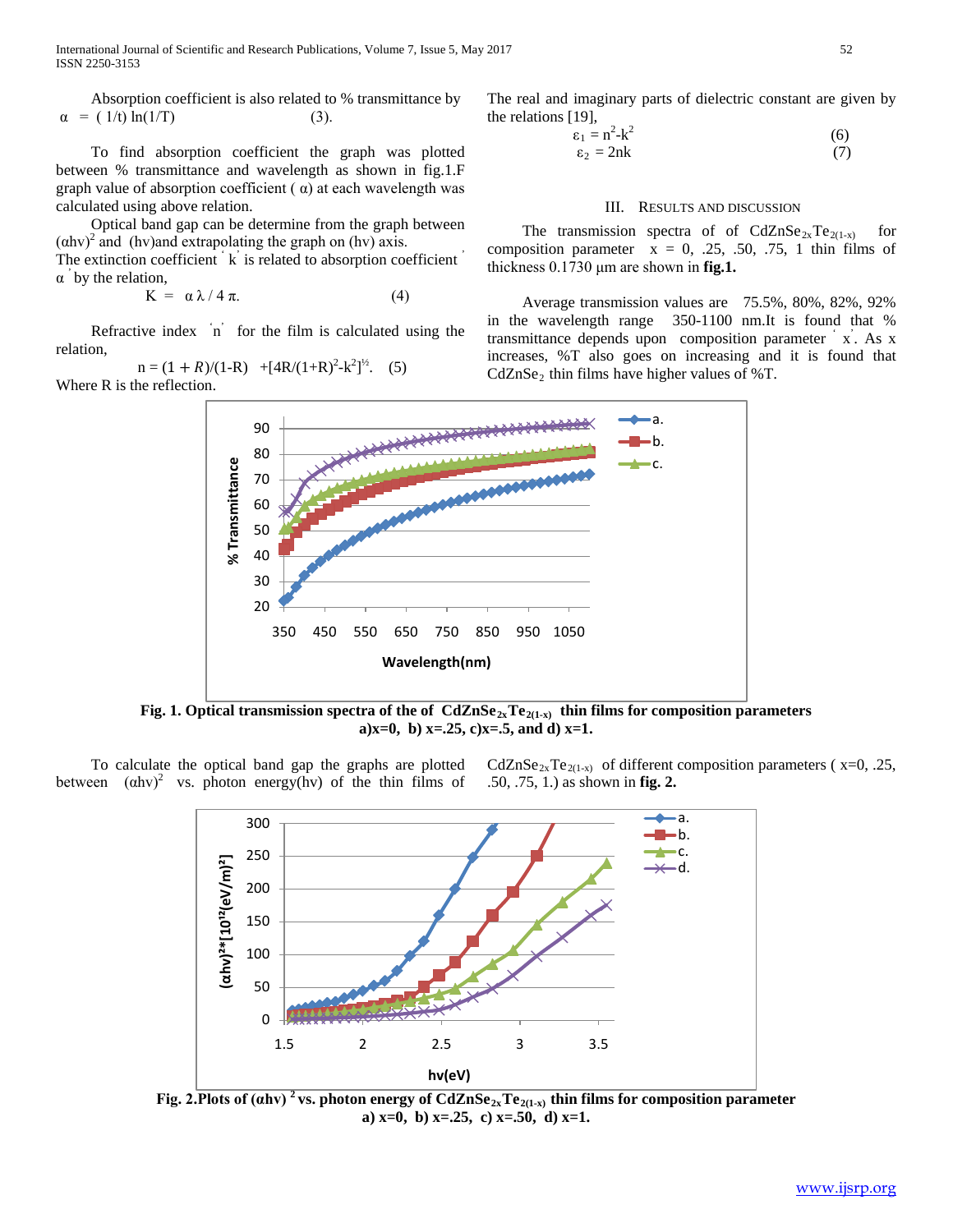$(9)$ 

 From the nature of graphs it is seen that each graph is linear above its absorption band edge. This linear relation indicates the direct allowed transition described by relation [24],

$$
\alpha = (-A/hv)(hv - E_g)^{1/2}
$$

where n=2 for direct allowed transition.

The optical band gap energies  $E<sub>g</sub>$  for thin films of different composition parameters can be determined from intercepts on hv -axis.

## **The band gap values are as shown in table below.**

| Composition  | Material                               | $E_g(eV)$ |
|--------------|----------------------------------------|-----------|
| parameter(x) | $CdZnSe_{2x}Te_{2(1-x)}$               |           |
|              | CdZnTe <sub>2</sub>                    | 2.04      |
|              | CdZnSe. <sub>5</sub> Te <sub>1.5</sub> |           |

| .50 | CdZnSe <sub>1</sub> Te <sub>1</sub>    |      |
|-----|----------------------------------------|------|
|     | CdZnSe <sub>1.5</sub> Te <sub>.5</sub> | 2.43 |
|     | CdZnSe <sub>2</sub>                    |      |

 These values are found to be in good agreement with that obtained by Zunger at.el.and Nesheva at.el.[25-26]. It is also found that as composition x increases i.e. Se content increases,optical band gap energy value also goes on increasing. The extinction coefficient  $(k)$  and refractive index $(n)$  are also calculated for  $CdZnSe_{2x}Te_{2(1-x)}$  thin films of different composition parameters  $(x=0 \text{ to } 1)$  The graph is plotted between extinction coefficient and wavelength as shown in **fig.3**.From graph it is seen that extinction coefficient decreases with increasing wavelength.



Fig. 3. Variation of extinction coefficient (k) of CdZnSe<sub>2x</sub>Te<sub>2(1-x)</sub>thin films w ith wavelength for composition parameter a)x=0, **b)x=.25,c)x=.5 ,d)x=1**

 The graph is also plotted between refractive index and wavelength as shown in **fig. 4**. Graph shows that refractive index decreases with increasing wavelength. It is also found that both

extinction coefficient and refractive index decreases as ' **Se**' content goes on increasing

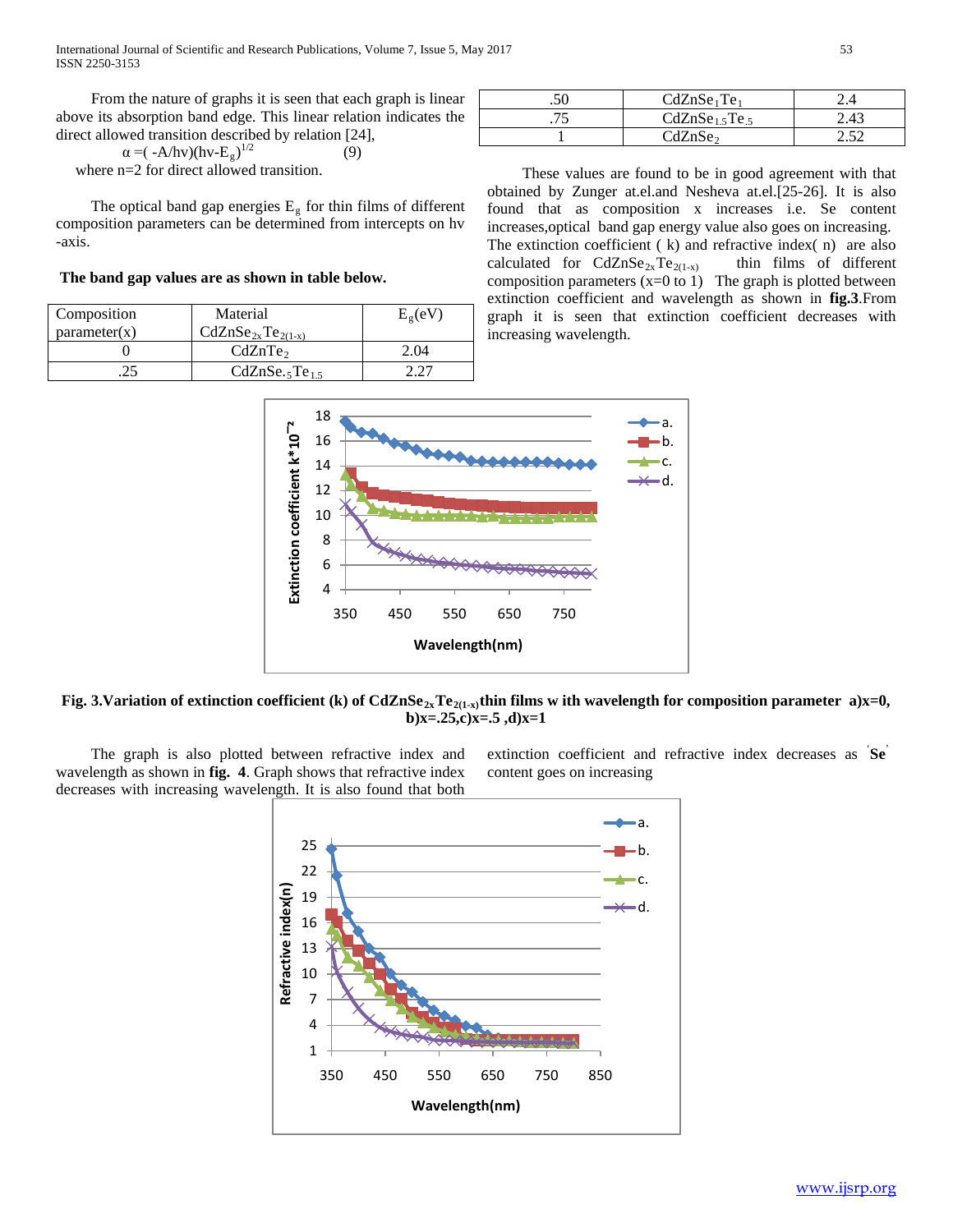## **Fig. 4.Variation of refractive index (n) of of CdZnSe<sub>2x</sub>Te<sub>2(1-x)</sub>thin films with wavelength for composition parameter a)=0 ,b)x=.25, c)x=.5, d)x=1.**

 We also calculated real and imaginary parts of dielectric constant. The variation of real  $(\epsilon_1)$  and imaginary  $(\epsilon_2)$  parts of dielectric constant with wavelength are shown in **figs.5 and 6** respectively. Both  $\varepsilon_1$  and  $\varepsilon_2$  decreases with wavelength.It is

found that values of real part are higher than those of imaginary parts. Thus increasing selenium content causes important changes in optical constants.



**Fig. 5.Variation of real part of dielectric constant(ε<sub>1</sub>) of CdZnSe<sub>2x</sub>Te<sub>2(1-x)</sub> thin films with wavelength for composition parameter a)x=0, b)x=.25, c)x=.50, and d)x=1.**



**Fig. 6. Variation of imaginary part of dielectric constants<sub>2</sub> of CdZnSe<sub>2x</sub>Te<sub>2(1-x)</sub> thin films with wavelengthfor composition parameter a)**x=0, **b**)x=.25, **c**)x=.50, and **d**)x=1

#### IV. CONCLUSIONS

CdZnSe<sub>2x</sub>Te<sub>2(1-X</sub>) thin films of composition parameter x= 0, .25, .50, .75, 1 have been deposited on glass substrate by spray pyrolysis method at substrate temperature 300°C.The average transmission values are found to vary from 75.5% to92% for x=0,.25,.50,.75 and 1.The optical constants such as optical band gap, absorption coefficient, extinction coefficient, refractive index, real and imaginary parts of dielectric constant were calculated. The optical band gap increases with Selenium

content. The optical band gap vary from 2.04eV to 2.52eV for thin films with composition parameter  $x=0$  to 1 .Absorption spectra shows that absorption is due to direct transition .The extinction coefficient, refractive index, real and imaginary parts of dielectric constant for thin films decreases with wavelength. Thus the influence of selenium content on optical properties of CdZnSe<sub>2x</sub>Te<sub>2(1-X)</sub> thin films is noticeable.